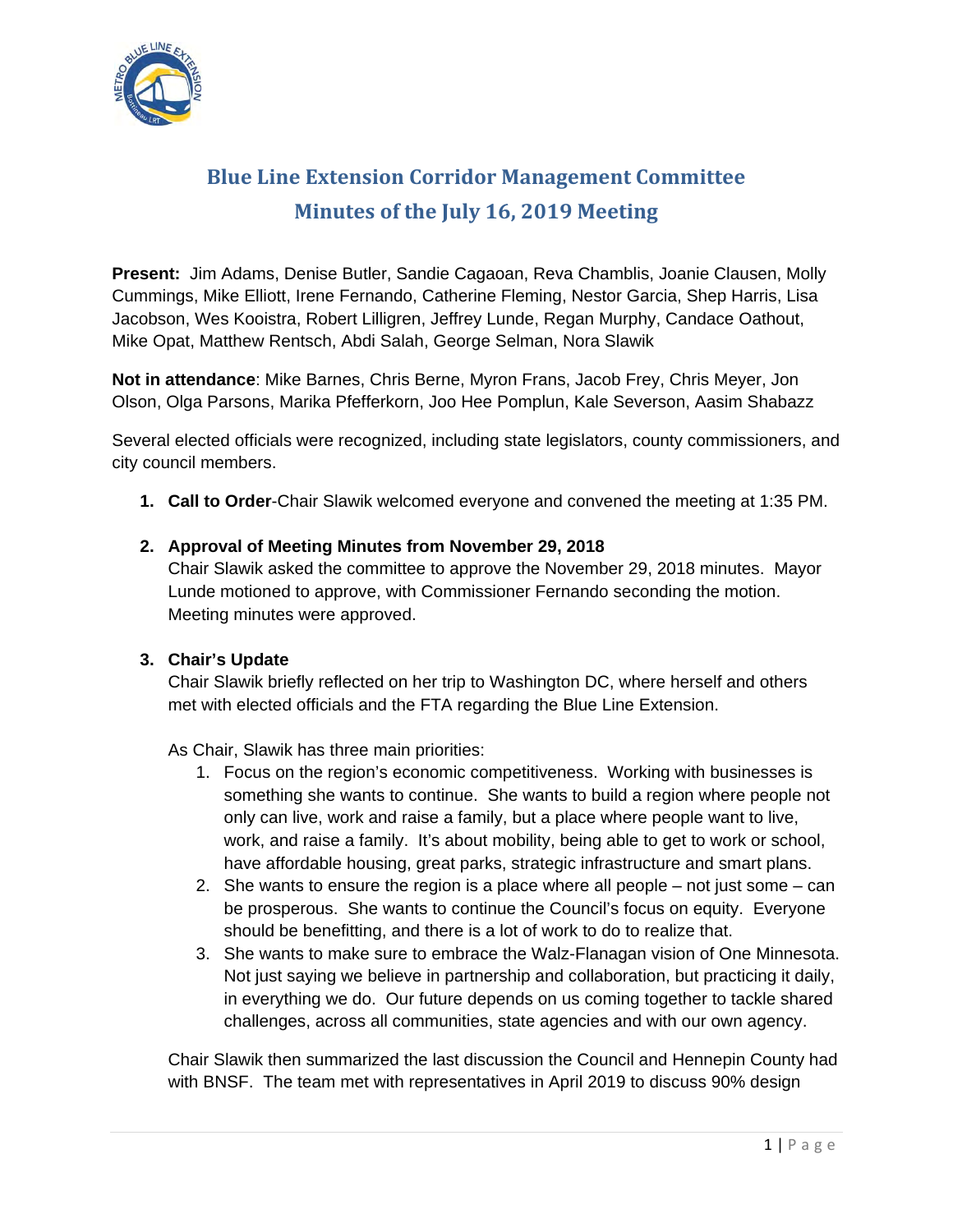

plans. In that meeting BNSF restated their objections to co-locating their freight operation with the Blue Line Extension.

Since that discussion with BNSF, the Council and our partners at Hennepin County have been discussing how to proceed with moving the Blue Line Extension forward.

The Council continues to update the FTA on project activities.

Chair Slawik assured that local project partners and stakeholders will continue to be engaged as a path forward is identified. The Council is committed to working on an achievable and sustainable solution that will honor the work done by communities in the corridor.

## **4. BLRT Project Update**

MarySue Abel reported on the project update and current activities. Design elements are 90% complete and the project continues to support cultural resource (section 106) activities. BPO continues FTA coordination and will submit a New Starts application with an updated schedule. She also reported that staff time has been allocated to other project and Council departments.

Activities on hold are Right of Way, preparation of 100% plans and specifications, and preparation and submittal of FFGA application.

Environmental activities include Phase II Archaeological Study at floodplain mitigation site and the Floyd B Olson memorial statue.

MarySue reported that the project has received a Medium-High New Starts rating in the fiscal year 2020. The project will be submitting an updated New Starts application on August 23, 2019 and anticipates maintaining our Medium-High rating. The project office will be shifting the FFGA application deliverable from Q4 2019 to Q4 2020 due to the revised project schedule.

Kerri Pearce-Ruch from Hennepin County provided a brief overview of Bottineau Community Works activities that support the project. She reported that there are approximately 16,200 jobs within ½ mile of the 11 proposed stations, employment growth by 2035 estimated at 20,800 in new station areas and 159,600 in downtown Minneapolis, population within ½ mile of stations 30,900, and ridership nearly 27,000 estimated weekly boardings.

Approximately \$522M in development near planned stations since 2014. Urban Land Institute (ULI) Minnesota has identified the line as an Opportunity Corridor based on land availability for business growth and redevelopment.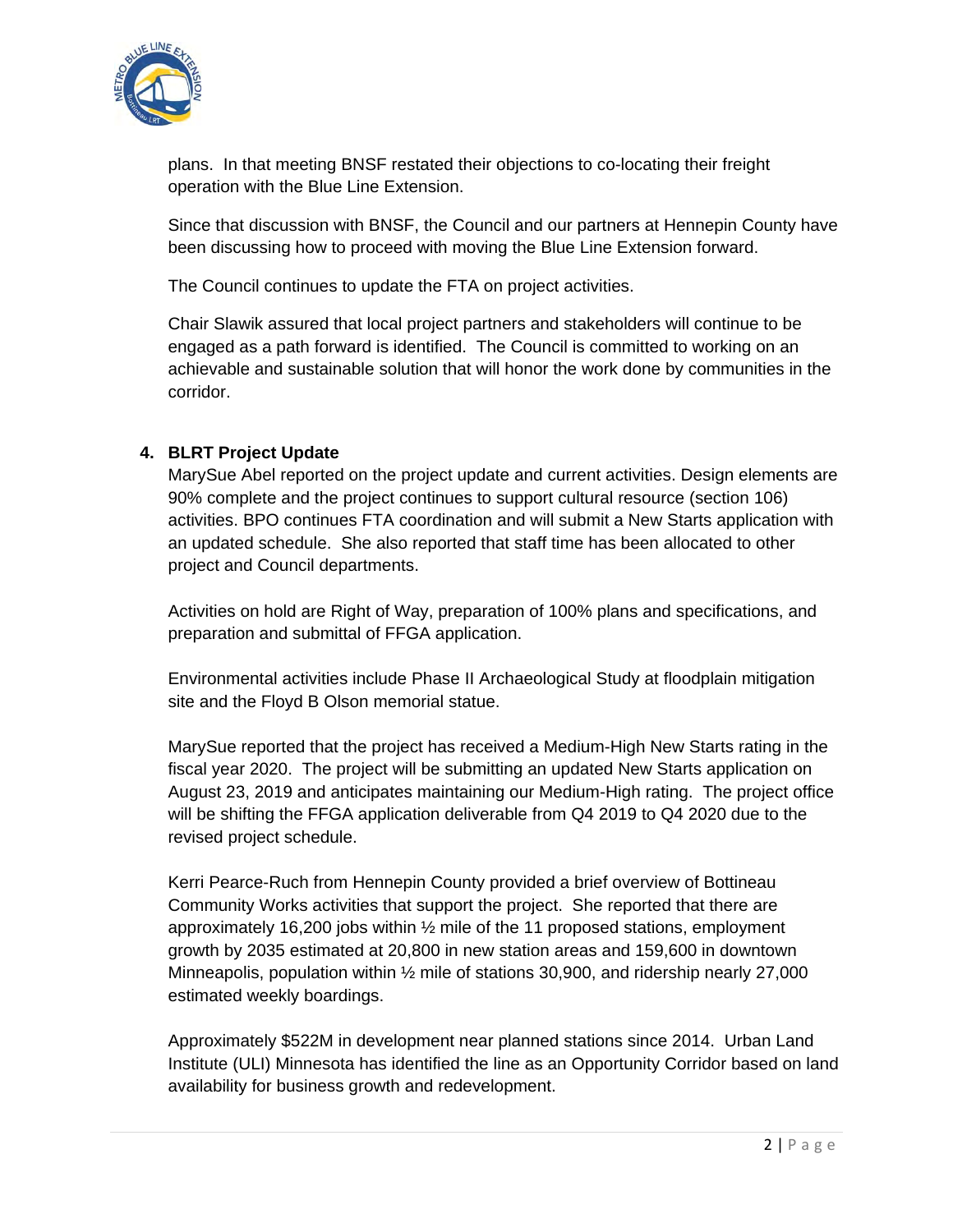

More than \$3.7M has been invested in planning, community engagements and economic development efforts along the corridor.

The cities within the corridor each spoke on how the line is changing their cities. Brooklyn Park Director of Community Development, Kim Berggren, discussed how the city has adopted Station Area zoning to implement vision of the station area plans with a focus on walkability and less on land use type, to allow for more investment, and provide predictable processes for developers.

The City adopted a mixed-income housing policy in November 2017 which requires 15% of total units in a development to be affordable. This applies to new developments over 10 units seeking city financial assistance or a zoning change.

Ms. Berggren stated that the Oak Grove Station is currently green space. This station would serve Target's 4,000 employees. A public park is also planned in this area.

President McDonald, North Hennepin Community College (NHCC) - reported on the Center for Innovation and the Arts (CITA) at NHCC and how seven partners are working together on this project. The feasibility study has been completed and it is on the short list for Minnesota Bonding in 2020. This center would replace the dated North Hennepin Community College facility, expand their partnership with Metropolitan State University, advance cultural engagement, community education and youth programming. There is also potential of adjoining a STEAM magnet school.

John Sutter, Crystal Community Development Director, reported on the upgraded Bass Lake Road Streetscaping project. These updates are intended to spur business success and private investment in the existing buildings or set the stage for redevelopment. Becker Park is in the midst of a major upgrade which includes a plaza area (possible ice rink in winter), playground/splash pad, and performance stage and lawn. It also serves as a water filtration site.

The City of Crystal has also adopted new zoning ordinance effective in the spring of 2018. This new ordinance is generally less restrictive, focused on regulating the right things and flexibility in response to changing market and residential needs.

Mayor Murphy from Robbinsdale asked all the elected officials to help push the BLRT through. He stated how the entire City Council was in attendance today because of the importance of this line to Robbinsdale. They are already seeing high density residential projects (Birdtown Flats – 152 units – late 2019, Parker Station Flats – 197 units – construction late fall 2019) in anticipation of the line.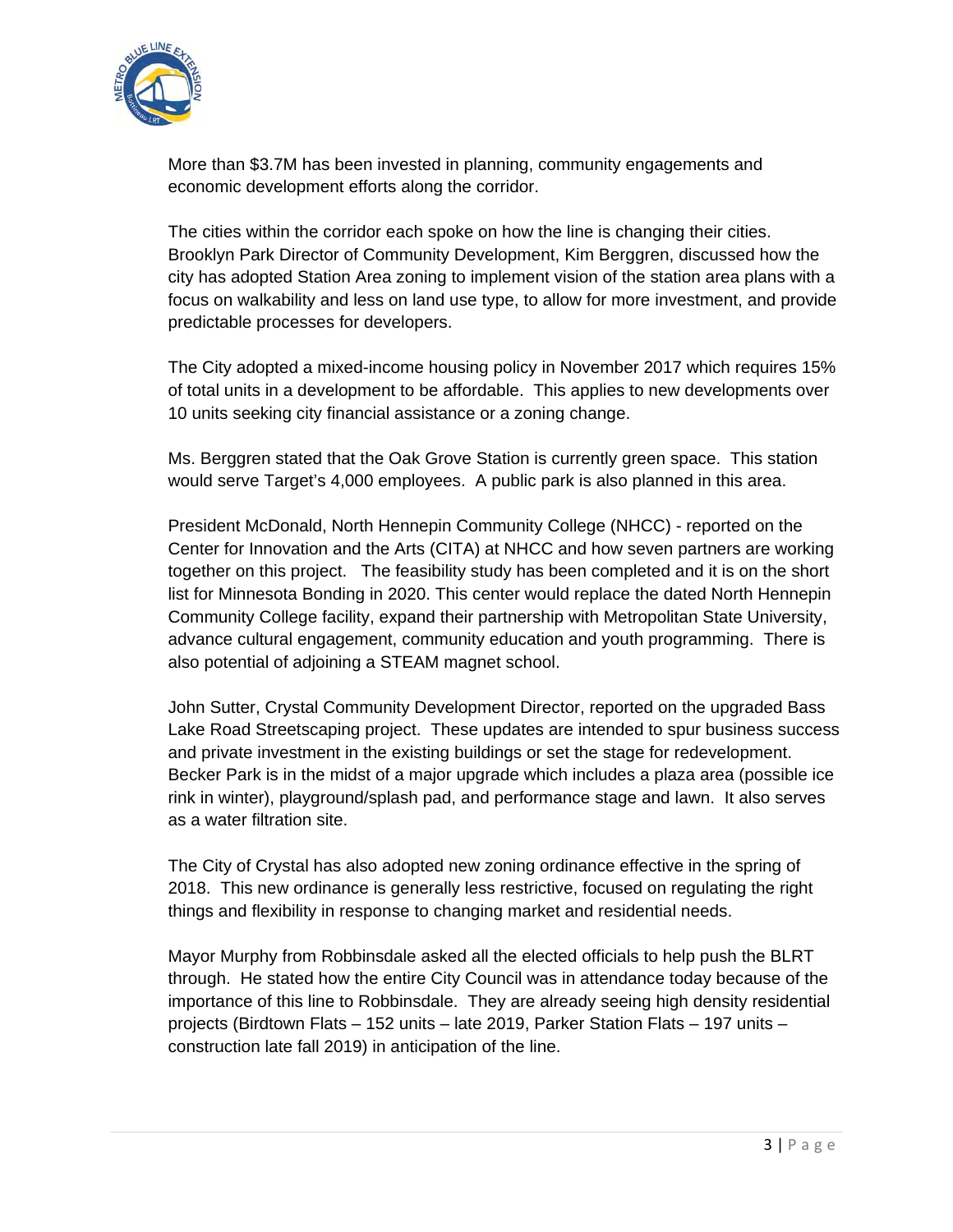

Jason Zimmerman, Planning Manager, represented Golden Valley. He reported on the coordination of Golden Valley with Minneapolis on station area planning, Minneapolis Park and Recreation Board on station design and access to Theodore Wirth Park, Robbinsdale and Three Rivers Park District regarding Sochacki Park, and Three Rivers Park District regarding future completion of Bassett Creek Region Trail.

Golden Valley will be rezoning the St. Margaret Mary site to create future transitsupportive opportunities. They are also utilizing mixed use zoning in nodes throughout the city to encourage flexible redevelopment.

The city is also exploring options for "last mile" connections with the help of consultants. This is a critical link from light rail stations to large employers to the west and downtown areas.

Jim Voll, Minneapolis Principal Planner, talked about station area planning for Penn and Van White stations. They are also changing zoning to capitalize on more jobs near station areas. Olson Towne Homes redevelopment project in the works to expand housing near the Van White station.

#### **Question/Comment Session:**

Mayor Harris, Golden Valley – What is the status of the federal appropriations request? Potential Tour – wants to see a tour with legislators in the very near future.

Hennepin County Commissioner Opat – Stated it had been many months since the group has been together. He acknowledged all who had come together today. Everyone sees the need and that the route has been decided. The political will is here. Commissioner Opat went on to comment that the BNSF line is lightly used and they have cooperated with us in the past, letting us tour the line on a couple separate instances.

Metropolitan Council Member Chamblis – She is in full support of the corridor alignment, stating that we are going to make this happen.

Mayor Lunde, Brooklyn Park – People are investing in light rail even though it isn't here yet. Every year that we wait it hurts the community. We need to meet monthly, even if it is small group that reports back to a larger group. Chair Slawik stated she'd take that under advisory.

Denise Butler, Blue Line Coalition – Ms. Butler called out the letter sent to the Chair which she earlier had passed around to CMC members. Ms. Butler spoke about the urgent equity issue stating the line has a highly diverse community which includes 48%